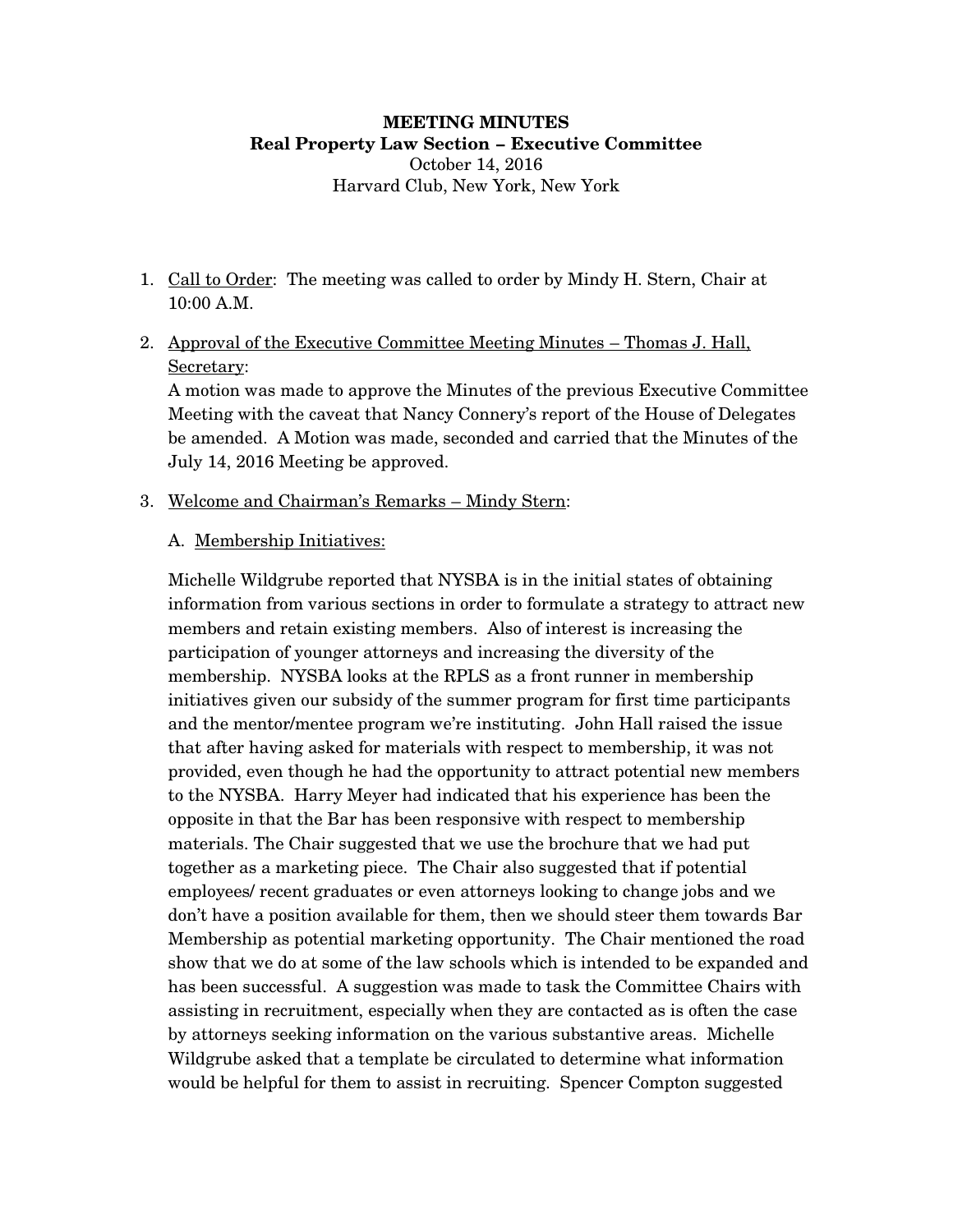that millennials are interested in social issues and a possible attraction could be a project like Habitat for Humanity.

#### B. Appointments:

The Chair discussed the new opportunities and vacancies and that there would be some candidates she would be calling as potential members.

C. Reimbursement Policy: Ira Goldenberg indicated that the Finance Committee is again reconsidering the increase to \$750 of the reimbursement limit for meetings. No decision has yet been made.

John Christopher reported on Trial Advocacy and The Chair indicated that the Officers had approved supporting a request for a contribution. John Christopher indicated that he is Chair of Trial Advocacy this year and described the Program to the Committee.

## 4. Meeting Reports:

A. 2017 Annual Meeting: Dinner will be at Spa at Saks Fifth Avenue. Thursday morning CLE will include Zombie Houses, 1031 Exchanges, Cyber Security and Surrogate's Court's Practice. Lunch will be at the 21 Club. The Chair requested comments on pricing for CLE's for Committees holding credited CLE's.

B. July 2017 Meeting: It is scheduled at High Peaks. The dining and activities have been arranged and we are attempting again to draw in some younger members along with the group that usually attends the summer meetings.

# 5. Finance Report – Spencer Compton:

Spencer Compton reported that as planned we are running a deficit in our budget this year of about \$12,000 which would easily be covered an over \$160,000 surplus that we have. We are trying to spend a portion of the surplus on initiatives, especially new member initiatives. Most of that deficit is attributable to the underwriting of the summer meeting for first time attendees as we have done for the last two years.

The Chair allowed Jerry Antetomaso a moment to discuss the potential of Virginia Beach as an option for the summer meeting in 2018. A number of other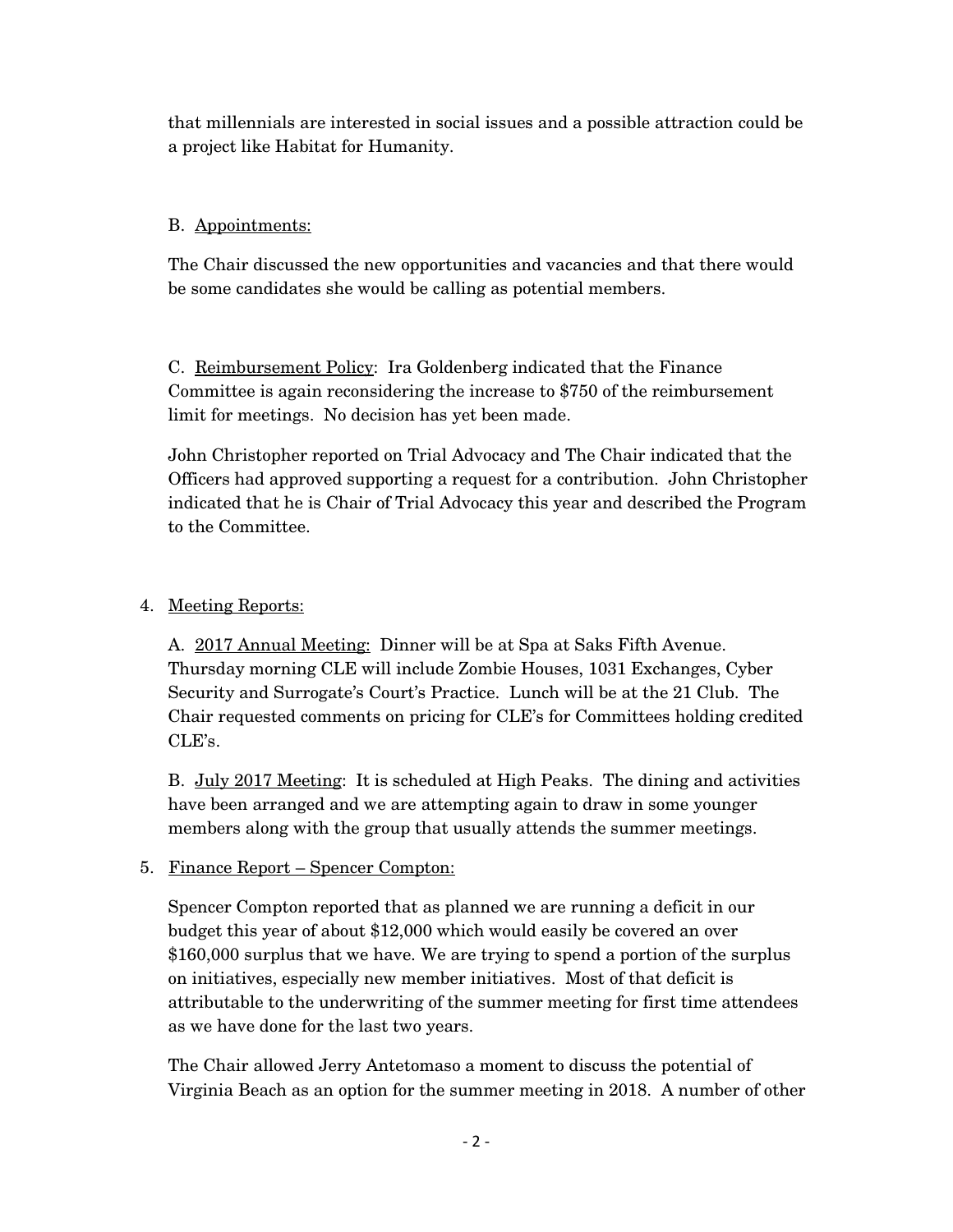suggestions were also made by various members of the Committee, including Long Beach Island, Hershey Park and Washington, D.C. Other than the issues of distance for a three-day meeting and a question as to whether it was the best use of our surplus to underwrite such a meeting, no definitive consensus was reached.

## 6. House of Delegates Report:

No HOD Meeting had been held since our last meeting.

## 7. NYSBA Executive Committee Report – Ira Goldenberg:

Similarly, no NYSBA Executive Committee Meeting has been held since the last RPLS Executive Committee Meeting, but Ira Goldenberg did report that the Executive Director of NYSBA has tendered his resignation effective year end.

## 8. Section Projects and Issues:

A. Section Calendar – Gerald Goldstein: No Report.

B. Task Force on Draft, Insurance Dept. Regs and Title Insurance: Kevin Kerwin is attempting to schedule a Meeting with DFS to discuss potential changes to the current emergency Regs.

C. Scholarships: Applications have been prepared and disseminated to all law schools in New York State.

D. Amendment to Power of Attorney Statute: Nothing new to report.

E. Zombie Houses Task Force: Leon Sawyko reported that a Zombie Housing Statute passed at the 11th hour with regulations having been issued thereafter. It was asked whether the regulations would pre-empt any local efforts, such as in Monroe County, where the County Clerk established a Task Force on zombie houses, and Leon indicated that in many instances local attempts to address the issue will be pre-empted. The issue was raised of posting information on the Zombie Housing Task Force on one of the communities and Leon was going to follow up to have that happen if one of the Chairs would draft the post.

F. Supporting NY Bar on Construction Law Issues: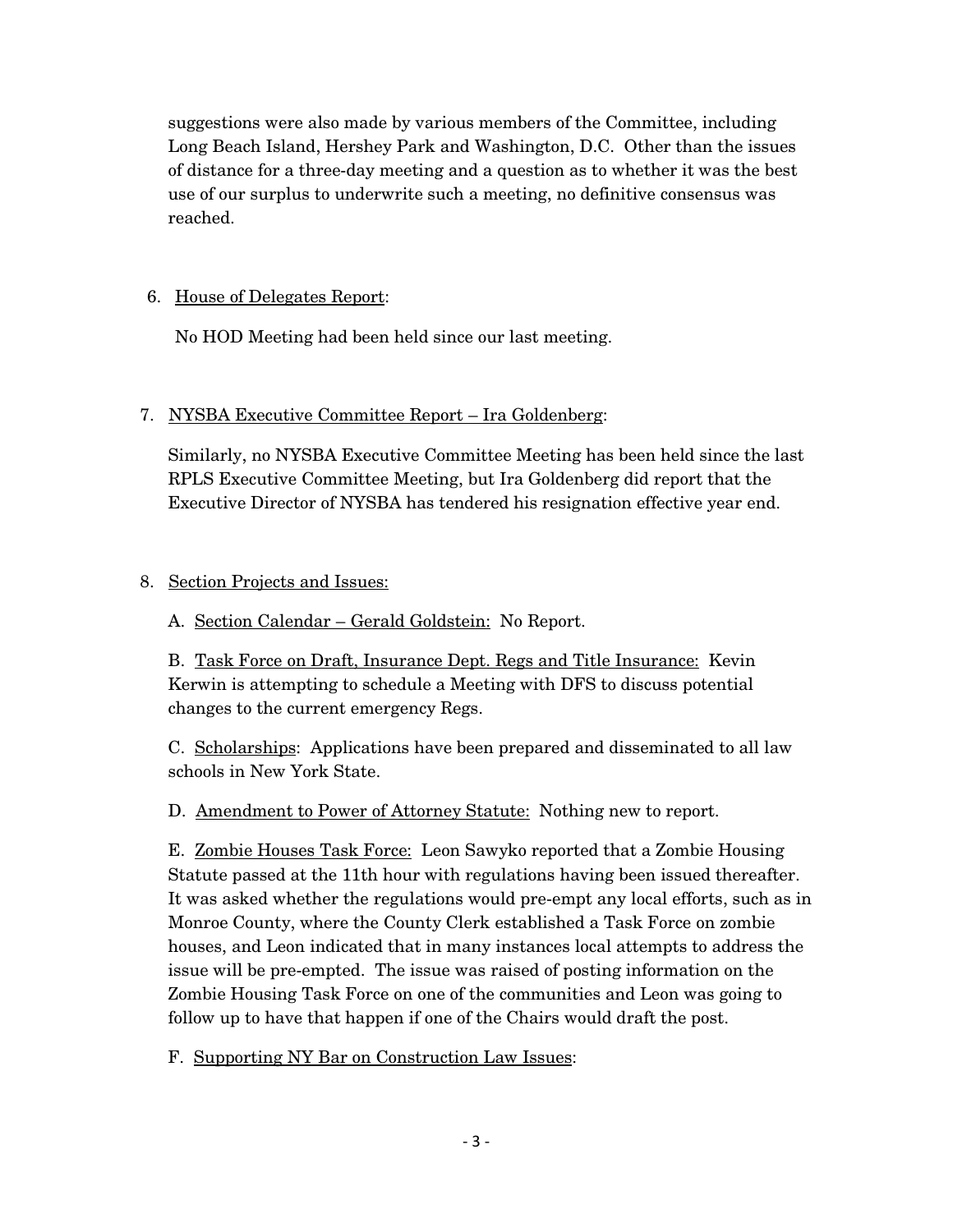A Meeting will be held during the Annual Meeting and a spring CLE will be scheduled.

#### 9. Reports of District Reps:

A. 1st District: Andy Posel: Targeting the first quarter of 2017 for meeting with new members and Young Lawyers Section.

B. 2nd District: Lawrence F. DiGiovanna: Lawrence suggested allowing even non-members access to the various communities. He also mentioned the usefulness of the practice guide that John Jones is helping to create.

C. 3rd and 4th District : Michelle Wildgrube reported for the 3rd and 4th Districts indicating that they intend to plan an event with the young lawyers section.

D. 5th District: No Report.

E. 6th District: John Jones spoke about the local practice guide. He has spoken to Amy about the format for the practice guide.

F. 7th District: Vacant.

G. <u>8th District:</u> David Mineo indicated that they will be having a December event at the new Federal Court Building.

G. 9th District: Lisa Stenson Desamours will survey what section members are interested in doing and will encourage members to attend the Annual Meeting in January.

H. 10th District: Sandy Pomarantz indicated that they are planning a holiday party to benefit Toys for Tots.

I. 11th District: No report.

J. 12th District: Vacant.

K. 13th District: Toni Ann Barone indicated that she wanted to do a personal outreach to all district members to encourage them to participate, as well as, attend the summer meeting. Toni Ann also invited everyone to the Richmond County CLE that is being held in Las Vegas.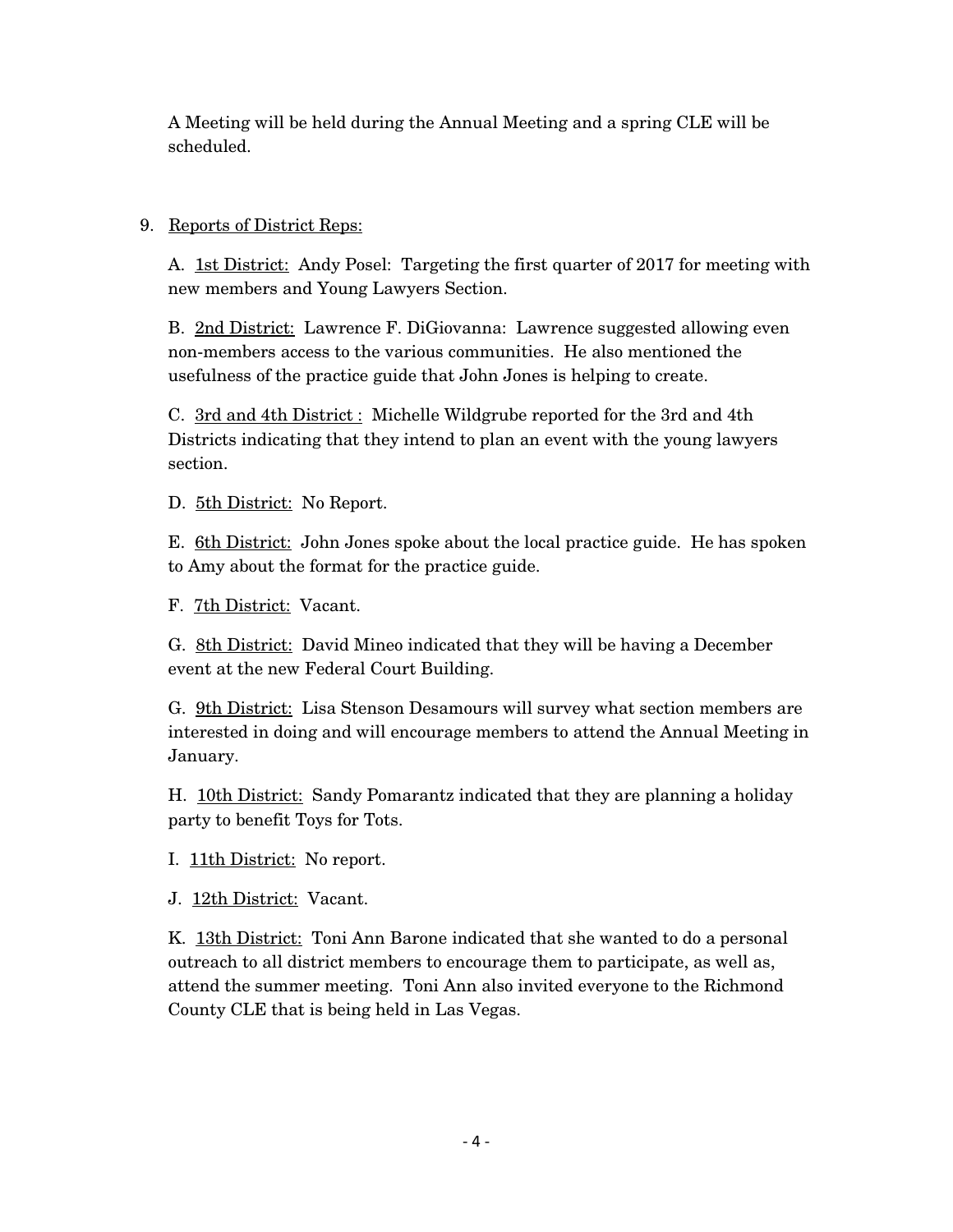10. Report of Standing Committees: The Chair thanked all of the members for indulging her in the listening tour that she conducted. She tried to speak to all of the Committee Chairs to determine what they were doing and get their ideas for standardizing their functions in meetings. She encouraged the Committee Members to have more interaction with their Committee Members in addition to CLE Meetings.

#### a. Substantive Committees:

1. Attorney Opinion Letters: There was no report.

2. Commercial Leasing: Bob Shansky reported that in October they will have a CLE Program on Landlord/Tenant issues and drafting and negotiating commercial leases.

3. Condemnation, Cert. and RE Taxation: Carla indicated that she was going to attempt discuss attempting to increase membership with Steve, but had no further report.

#### 4. Condominiums and Cooperatives: No report.

5. Green Real Estate: They are having difficulty getting their membership involved even though their CLE's have been successful. They asked the Committee whether they had any specific questions or what they thought about energy issues relative to how they impact real estate practice. Joel Binstok indicated that New York City had changed rules and regulations regarding reporting lighting requirements and a number of other subjects, including the changes in sub-metering with respect to the size of a demised premises. The Chair suggested speaking to John Christopher who is the Young Lawyers Section Liaison to our Section. Joel discussed recent reports regarding a potential carbon tax. Joel asked whether anyone had contacts in the government with respect to energy policy and any energy or environmental lawyers who might be familiar with the tax concept. A suggestion was made to list the new regulations in the City on the communities as a benefit to members. This might also be a way of attracting new members to the Committee. It would be especially beneficial to small firms as large firms have the ability to monitor what City Council is doing while smaller firms might not. This can be applied across the board to any of the substantive committees and areas.

6. Land Use and Environmental Law: Linda Margolin indicated that the Committee has not been active recently, but she is in need of an upstate Co-Chair. She did reach out to determine what issues were of interest to the Committee Members, but only 5 of the 69 members responded. Linda is looking for some clarification of exactly what the Committee's objectives should be. The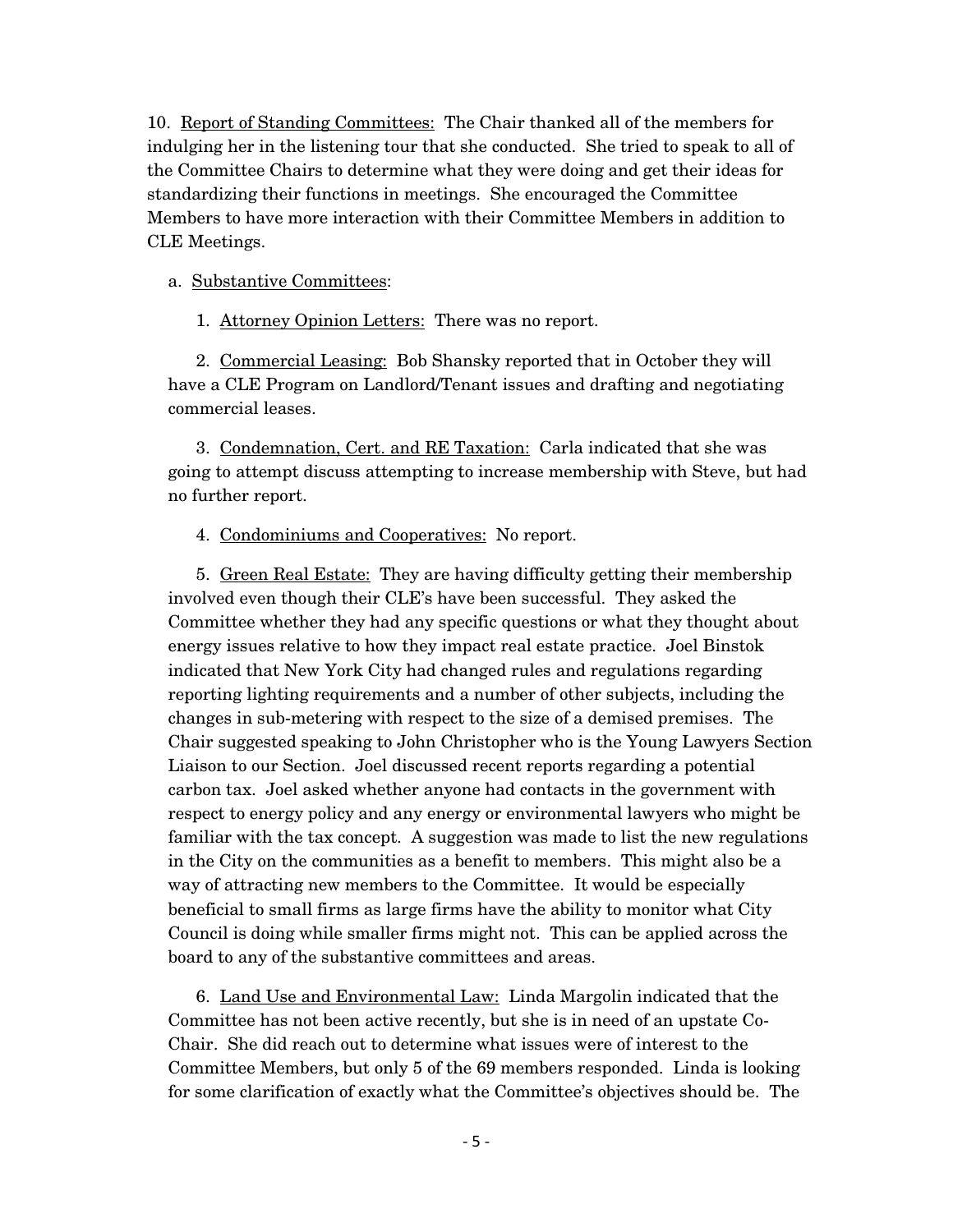Chair has asked Leon Sawyko to review the membership roster of Land Use and Environmental to determine if there is a potential upstate Co-Chair on that list.

7. Landlord and Tenant Proceedings: There are a number of topics of discussion for the Landlord/Tenant Meeting, including self-help evictions and relocation agreements.

8. Low Income and Affordable Housing: Richard Singer indicated that for downstate practitioners there is a weekly email blast available from City Council to update those on current practice issues affecting the City. The Chair requested him to post that information on the communities. Richard suggested that the Committees do a presentation on the topics they cover and maybe some overview on the law in that area to get new members interested. He also indicated that he would like to prepare a booklet on affordable housing development fund corporations as he gets many inquiries from around the State. Further, he indicated that many of the challenges being faced upstate now were being faced downstate nearly 10 years ago and a dialogue across the State would be helpful in educating the membership.

9. Not for Profit Entities and Concerns: Ann Copps gave the Committee Report for Not for Profit Entities and Concerns. They will be having a CLE in January co-sponsored by other Sections which is usually very well attended, even by non-members of the Committee. They are having some difficulty in getting other Committee Members involved, even though she and Susan Goldman are quite active.

10. Professionalism: Nancy Connery indicated that a recent opinion has been issued holding an attorney who acted as attorney and broker in the same transaction has a conflict of interest.

11. Public Interests: Maria DeGennaro reported that they have three student members of their Committee. They have been working on the new legislation and DSF Regulations.

12. Construction Law: They are considering putting together a meeting where an architect can be invited to instruct attorneys on how to read construction drawings and specifications. This was done upstate and was well received.

13. Real Estate Financing: Richard Fries thanked the Chair for the listening tour and the help that it provided. They are going to reach out to membership to have the individual members of the Committees become more involved, as opposed to simply the Chairs doing the work. Richard believes real estate financing has a good model for the Committees given the significant interest of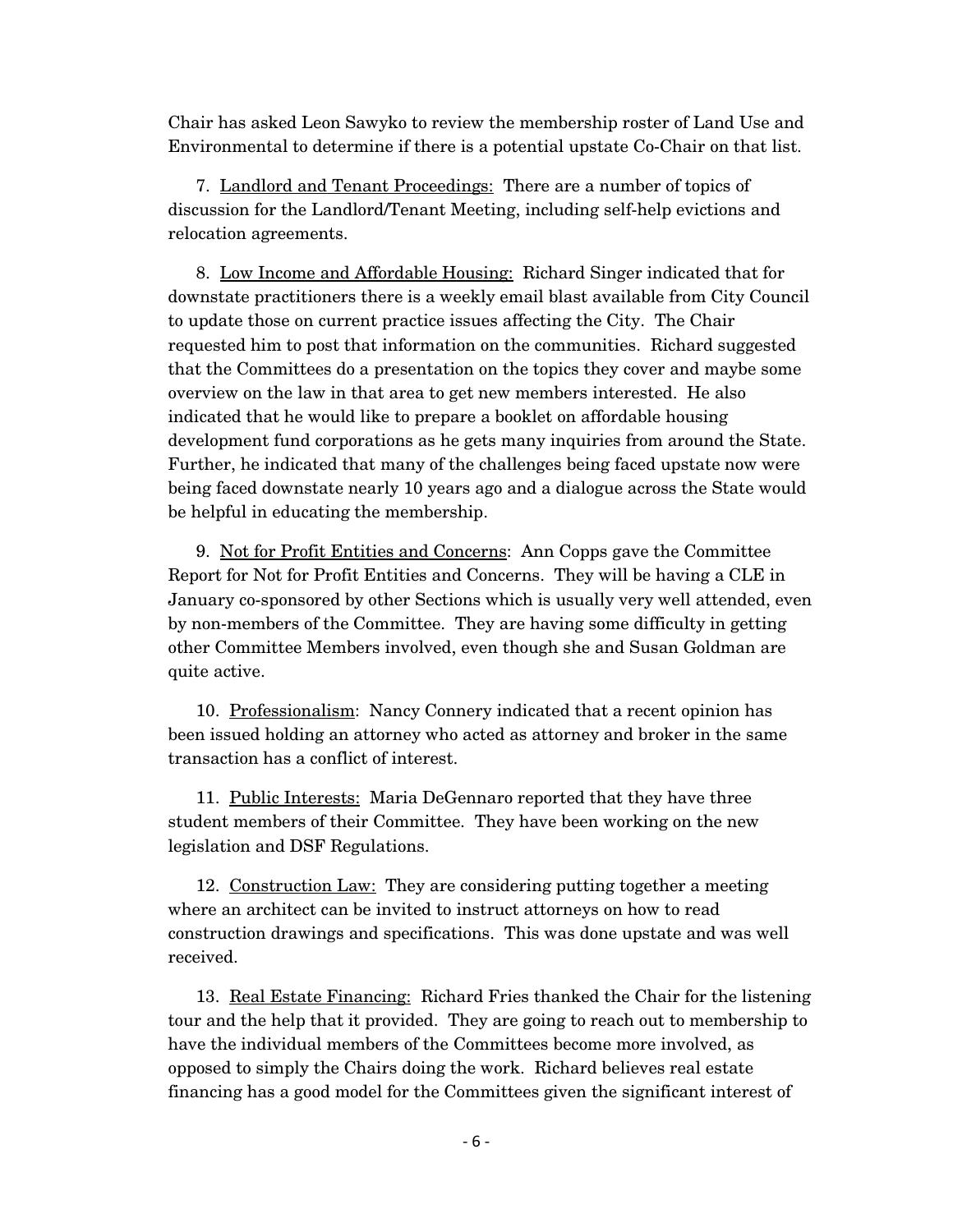their Committee's membership. Richard did comment on being disappointed that the policy has changed which now requires any Committee CLE attendees to also sign up for the general CLE for the Section. Finally, he commented on a substantive area of law. Richard indicated that High Volatility Commercial Real Estate loans regulation will substantially change the practice of commercial lending throughout the state. Specifically, Richard indicated that this having a substantial impact on construction financing in New York City and likely throughout the state. He will continue to monitor and report back. Heather in November will be providing training for OCA on the expedited foreclosure process. Heather indicated that their group would be sending out a monthly email blast with the Committee activities, as well as the potential substantive issues. The Chair pointed out that in order to get CLE, anyone attending the Committee Meetings that have CLE components have to register for the General Meeting. They can still attend the Meeting without receiving the CLE credit. The issue is that the administration of the CLE credits costs time and money and this is a way of recouping some of that expense.

14. Real Estate Workouts and Bankruptcy: Daniel Zinmann reported upon an increased participation and attendance, as well as student membership.

15. Title and Transfer: Toni Ann Barone indicated that she would be doing a presentation during the General CLE regarding the impact of Surrogate's Court practice on real estate law. The Title and Transfer Committee Meeting will be Thursday, 3:00-5:00 p.m. during the Annual Meeting. As part of Toni's District Report, she recommended distributing scholarship applications to the various County Bar Associations to increase participation and the number of applications ultimately submitted.

b. Administrative Committees:

1. Awards: Peter Coffey indicated that there have been a number of nominations.

2. CLE: There are three CLE's planned through the winter months. There is nothing scheduled for spring yet, but the Committee asked for suggestions.

3. Legislation: Sam Tilton asked whether email blasts can go out to Committee Members as there many that seldom participate in committee activities. Amy suggested that a blast email go out asking if individuals wish to continue thier membership in the various Committees so that each Committee will have a better idea of how to encourage more participation. Sam also indicated that although they track all legislation, there usually isn't a report